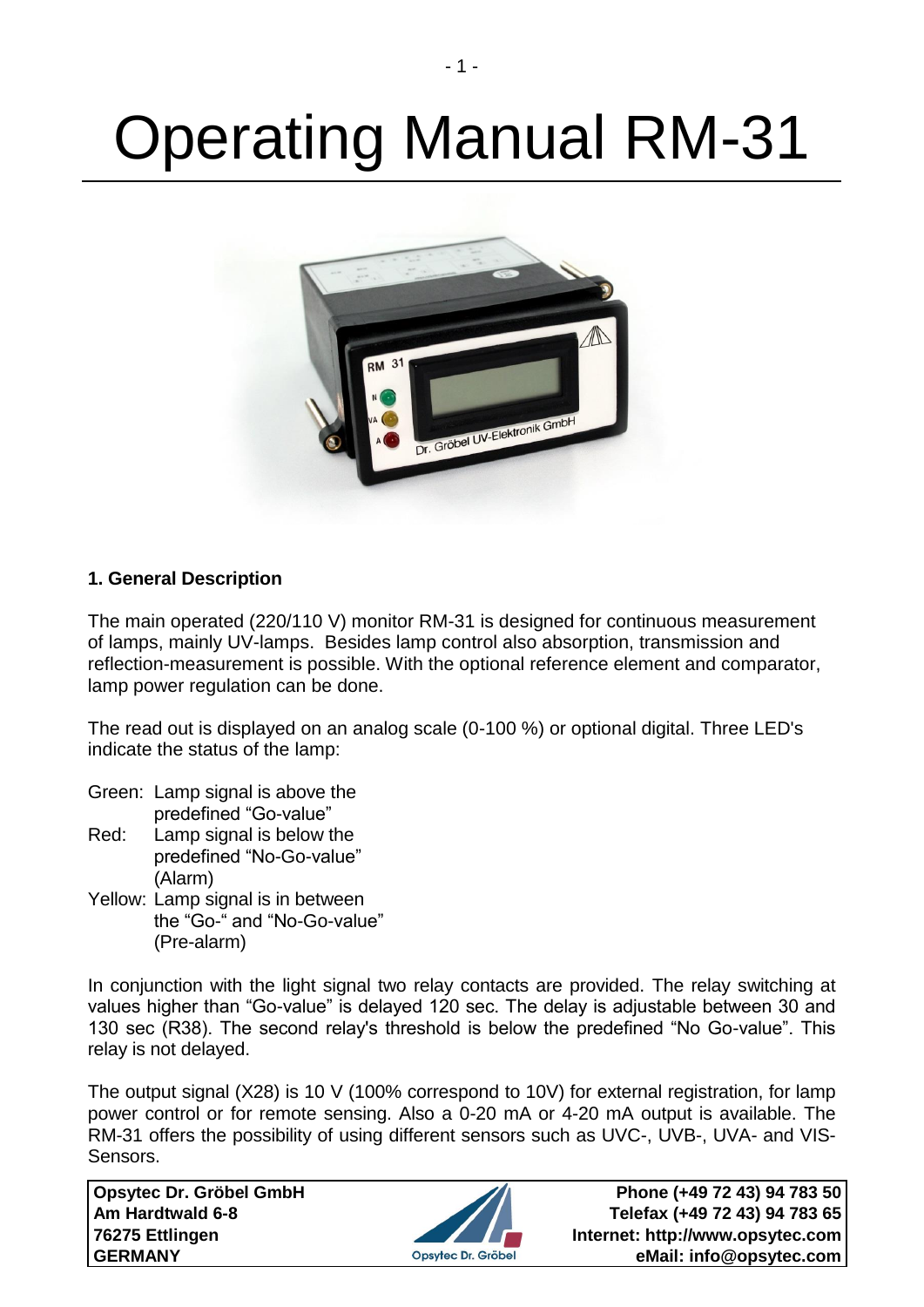## **2. Operation**

Connect the corresponding sensor to the meter (X13). Never use another sensor than the one which is designed for this operation. Use only the original sensor, the meter was ordered for. The connection of another sensor might cause severe malfunctions and destruction. Please also follow the information belonging to the sensor.

The absolute sensitivity of the RM-31 with sensor can be adjusted over a wide range (R19).

# **3. Adjustments**

The potentiometers are on the back of the equipment and can be adjusted with a tiny screw driver. The potentiometers are multiturn with 20 turns. Watch the reading when adjusting. If no reaction can be noticed, you might have reached the limit. In case of uncertainty simply move 20 turns counterclockwise. Now you are sure to be at the lower end. Then count right turns.

When delivered the thresholds are set to 60 % (alarm) and 80% (pre-alarm). The pre-set values can only be changed inside the equipment. The threshold operates with a hysteresis of 5% to ensure stable switching of the contacts. The output X28 feeds at full reading (100%) of the meter, 10 V (1/2) or 20 mA (2/3) respectively.



*Fig. 2 Connectors and potentiometers*

The delay of the relay switching at values above the Go-Value is set by the potentiometer R38. The delaytime ranges from 30 to 130 sec.

The reference input is set by the optional potentiometer R43. This regulator is only used in conjunction with the additional lamp regulation equipment.

The sensitivity of the amplifier is set by potentiometer R19.

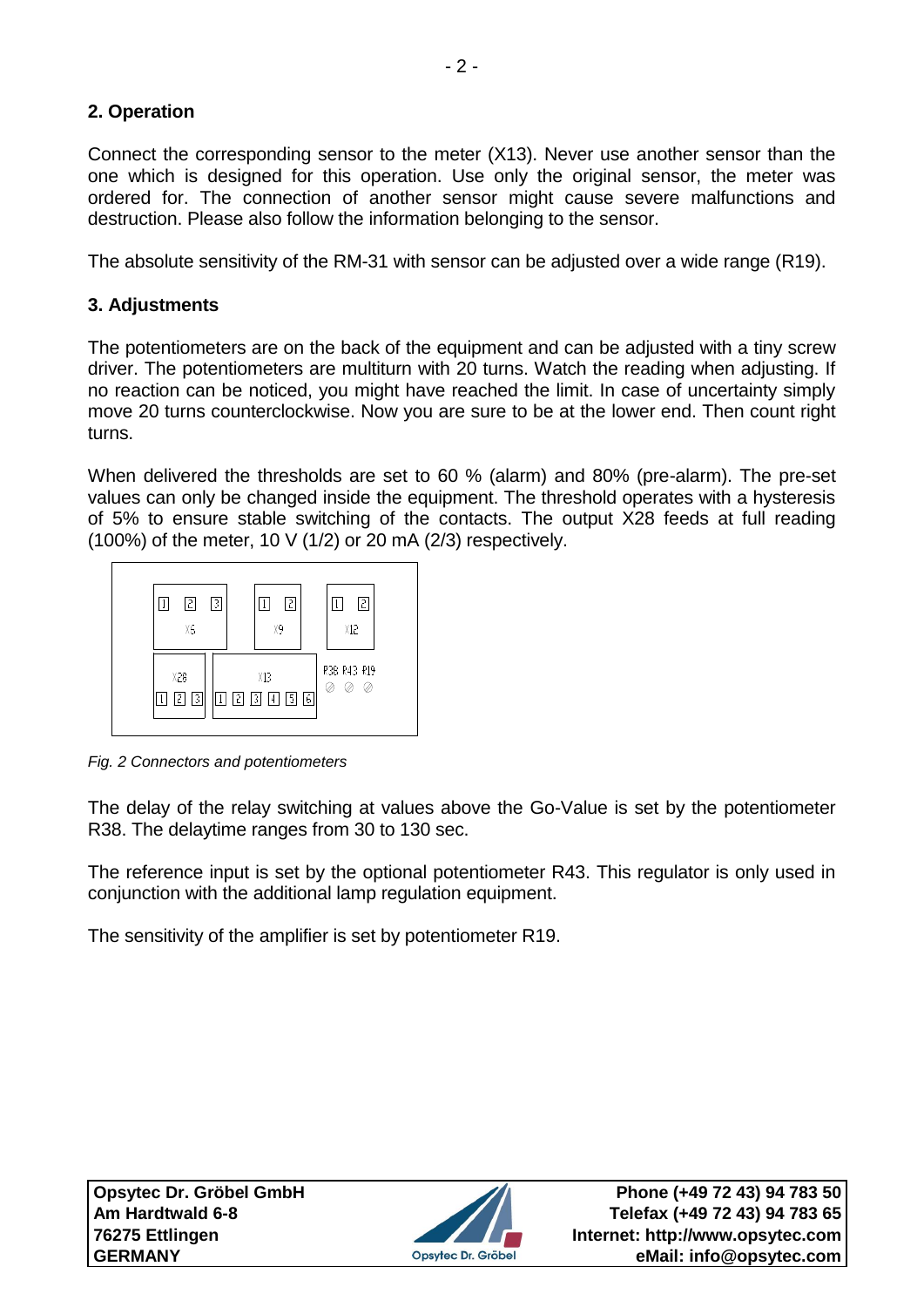### **4. Transmission Measurement**

Transmission measurements can easily be done. Simply put the probe between sensor and lamp. The ratio of the signal with probe to the signal without probe is the transmission value. Calibration of the instrument signal without probe to 100 % (R19) results in direct transmission values for measurements with probe.

For spectral analysis use interference filters in front of the sensor.

## **5. WARNING**

UV-radiation is hazardous to man, animal and plants. Respect regulations for health care and radiative protection. Avoid high irradiance and use a diaphragm if possible. Protect your eyes with safety-goggles.

Extensive radiative or thermal stress will make the usage of a shutter or diaphragm necessary to protect the instrument.

## **6. Connectors / Operating Elements**

Connector X6

- 1 PE
- 2 N 230V AC
- 3 L1 230V AC

Connector X9 Pin 1 and 2 open if pre-alarm Power rating 230V AC 1A

Connector X12 Pin 1 and 2 open if alarm Power rating 230V AC 1A

Connector X28 Output

- 1 Voltage output 0-10 V
- 2 GND
- 3 Current output 0-20 mA or 4-20 mA, reference output for lamp regulation

Connector X13 Output

- 1 -12V
- 2 +5V
- 3 -5V
- 4 Signal high
- 5 GND
- 6 Shield

**Opsytec Dr. Gröbel GmbH Am Hardtwald 6-8 76275 Ettlingen GERMANY**

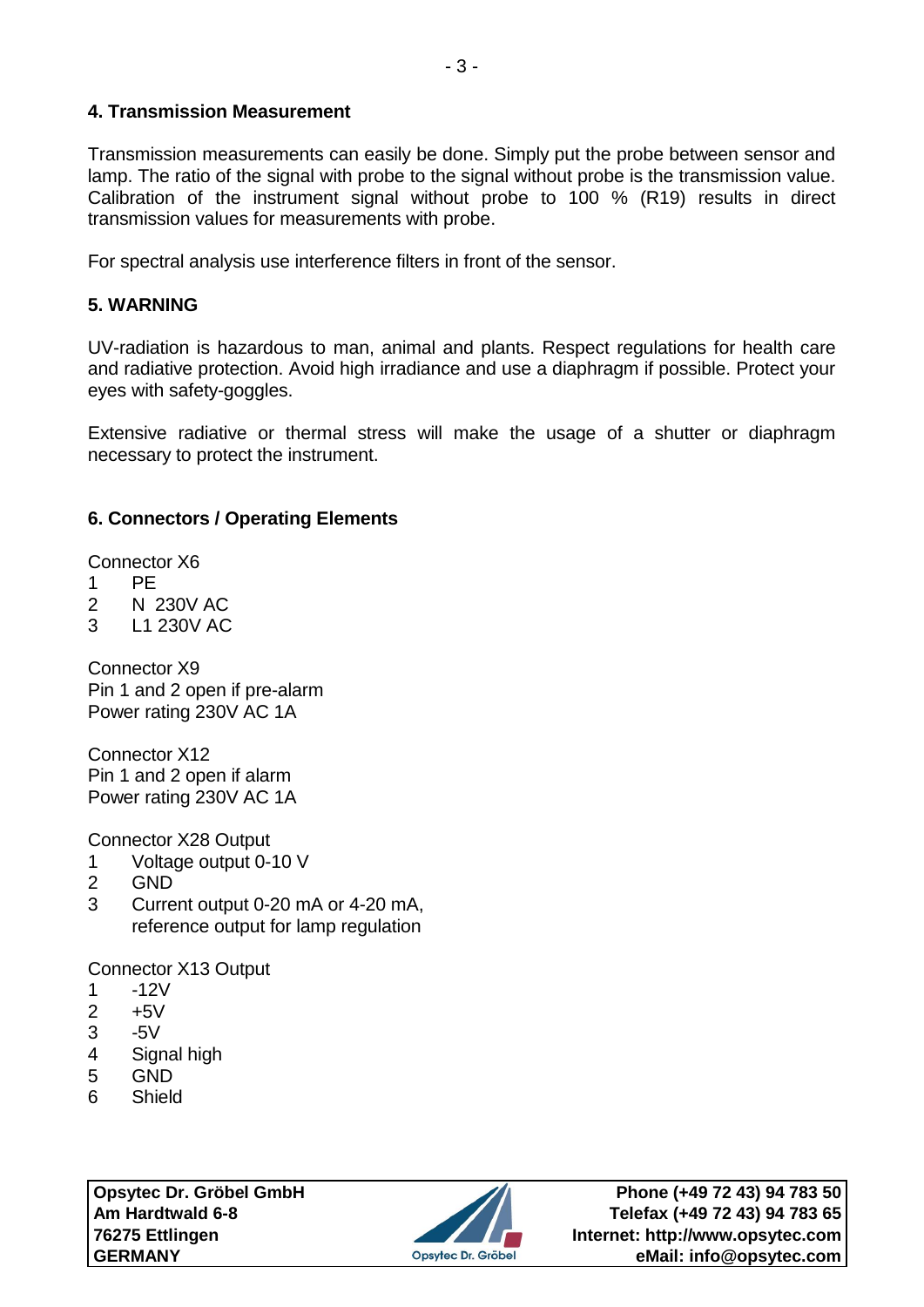Sensor UVC-L (810310) No. at X13 Colour Signal<br>white none none 2 brown + 5V 3 green - 5V 4 yellow Signal HI 5 grey GND 6 black Shield Sensor UVC-S (810311,810312, 810315) 810 311: No. at X13 Colour Signal 4 red Signal 5 blue GND 810312, 810315: No. at X13 Cable Signal 4 Centre Signal HI 5 Shield GND Relay contacts 230 VAC 1 A Closed when signal is above threshold (available as opening and closing contact) LED Red: Lamp power less than lower threshold setting Green: Lamp power above upper threshold setting Yellow: Lamp power between upper and lower threshold Potentiometer R38 "Go-Delay" 30-130 sec.

- R43 optional level reverence output
- R19 sensitivity amplifier

#### **7. Technical Data**

| Order No.                                                                     | 820370 Analog Display<br>820371 Digital Display                                                                                                    | Alarm contact:<br>Mains:                                          | 250 VAC 1 A<br>230 VAC 200 mA (110 V<br>possible)                                          |
|-------------------------------------------------------------------------------|----------------------------------------------------------------------------------------------------------------------------------------------------|-------------------------------------------------------------------|--------------------------------------------------------------------------------------------|
| Dimensions:                                                                   | $91 \times 43$ mm<br>about 140 mm with plug+cable<br>Front panel 96 x 48 mm                                                                        | Voltage output:<br>Current output:                                | 0 to 10 V, max. 1 mA<br>0 to 20 mA or 4 to 20 mA<br>$RL_{max} = 500$ Ohm                   |
| Weight:                                                                       | <b>DIN 43700</b><br>360 <sub>q</sub>                                                                                                               | <b>Sensors</b>                                                    |                                                                                            |
| Operating temp.:<br>Storage temp.:<br>Humidity:<br>Sensitivity:<br>Threshold: | 0 to $+40$ °C<br>$-10$ to $+40$ °C<br>$< 80$ %, not condensing<br>Range 1:100 continuous<br>0 to 100 $%$ continuous<br>(only inside the equipment) | <b>Sensor UVC-L</b><br>Dimensions:<br>Weight:<br>Spectral region: | D 14 mm L 130 mm<br>(longer on request)<br>180 a<br>180 to 290 nm UVC<br>280 to 315 nm UVB |
|                                                                               |                                                                                                                                                    | Operating temp.:<br>Storage temp.:                                | 0 to $+40$ °C<br>$-10$ to $+40$ °C                                                         |

Opsytec Dr. Gröbel

Hysteresis: typical 5 %

**Opsytec Dr. Gröbel GmbH Am Hardtwald 6-8 76275 Ettlingen GERMANY**